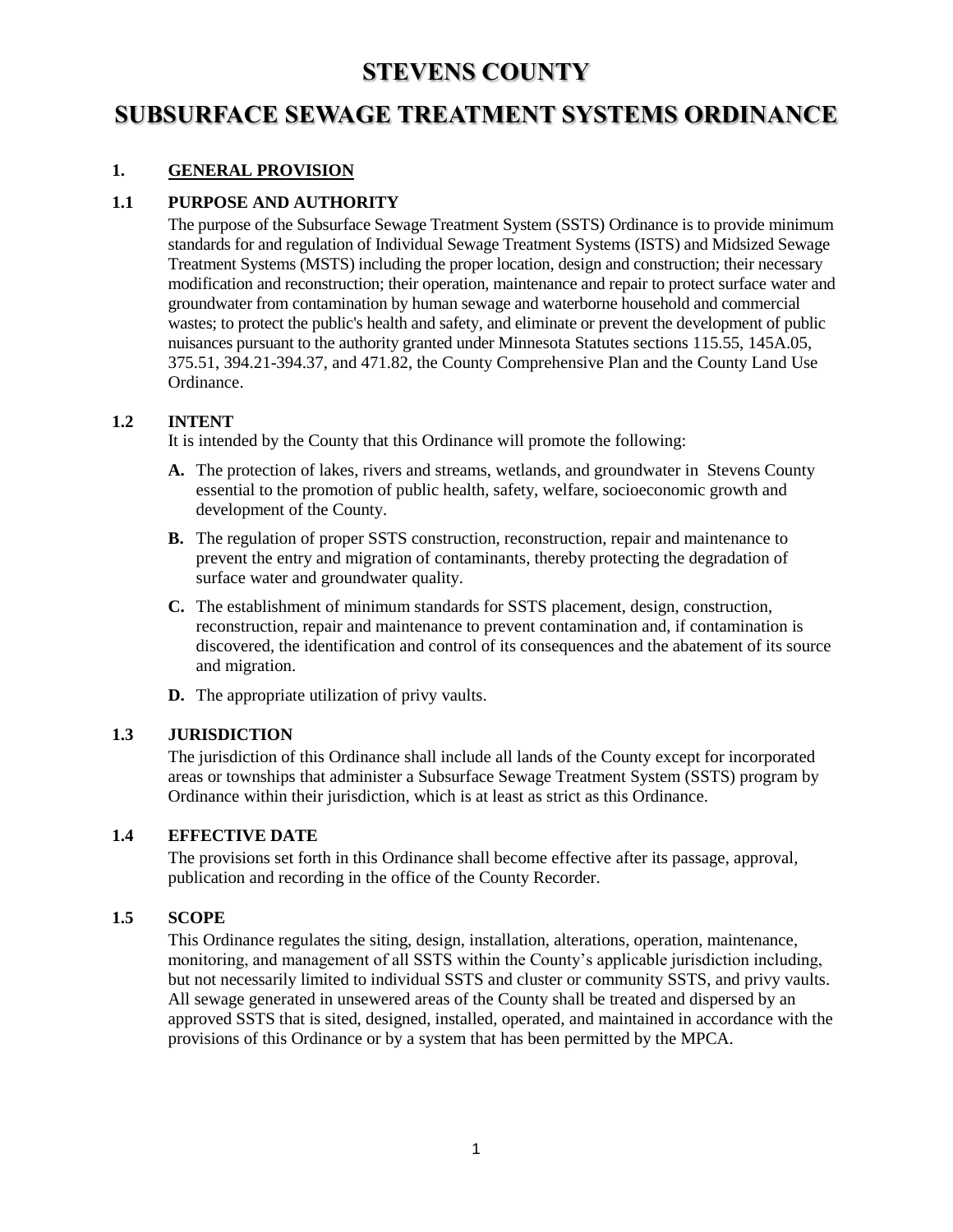## **2. ADMINISTRATION**

# **2.1 COUNTY ADMINISTRATION**

- **A.** The Stevens County Environmental Services Office shall administer the SSTS program and all provisions of this ordinance.
- **B.** The County's duties and responsibilities include, but are not be limited to, the following;
	- **1.** Review all applications for SSTS.
	- **2.** Issue all permits required in this Ordinance.
	- **3.** Inspect all work regulated in this Ordinance.
	- **4.** Investigate all signed written complaints regarding SSTS.
	- **5.** Issue certificates of compliance or notices of noncompliance where applicable.
	- **6.** Enact enforcement provisions of this Ordinance as necessary.
	- **7.** Refer unresolved violations of this Ordinance to the County Attorney.
	- **8.** Maintain current records for each permitted SSTS including all site evaluation documents, design documents, inspection documents, and other applicable documents.
	- **9.** The County shall employ or retain qualified and appropriately licensed professionals to administer and operate the SSTS program.
	- **10.** Submit annual reports to MPCA as required.

# **2.2 STATE ADMINISTRATION**

When a single SSTS or group of SSTS under single ownership within one-half mile of each other, have a design flow greater than 10,000 gallons per day or has a measured daily flow for a consecutive seven-day period which equals or exceeds 10,000 gallons per day, the owner shall make application for and obtain a State Disposal System permit from the MPCA.

# **2.3 CITIES AND TOWNSHIPS ADMINISTRATION**

Any jurisdiction within the County that regulates SSTS must comply with the standards and requirements of this Ordinance. The standards and ordinance of the jurisdiction may be administratively and technically more restrictive than this Ordinance.

### **2.4 LIABILITY**

The County's involvement in administration of this Ordinance does not create a special duty to any person and, further liability or responsibility shall not be imposed upon the County or any of its officials, employees, or other contract agents, for damage resulting from the defective construction, operation, or abandonment of any onsite or cluster SSTS regulated under this Ordinance or by reason of any standards, requirements, or inspections authorized by this Ordinance hereunder.

### **3. DEFINITIONS**

Terms used in this Section shall have the same meaning as provided in the standards adopted by reference. For purposes of this Section, the words "must" and "shall" are mandatory and the words "may" and "should" are permissive.

**Alternative Local Standards (ALS).** ALS are individual sewage treatment system standards less restrictive than the State's technical standards and criteria. ALS contains the adopted standards from the 2006 MN Rules for systems using less than 2,500 gallons of water per day. ALS shall adequately protect the environment and public health.

**As-built.** Drawings and documentation specifying the final in-place location, elevation, size and type of all system components.

**Certificate of Compliance.** A document, written after a compliance inspection, certifying that a system is in compliance with applicable requirements at the time of the inspection.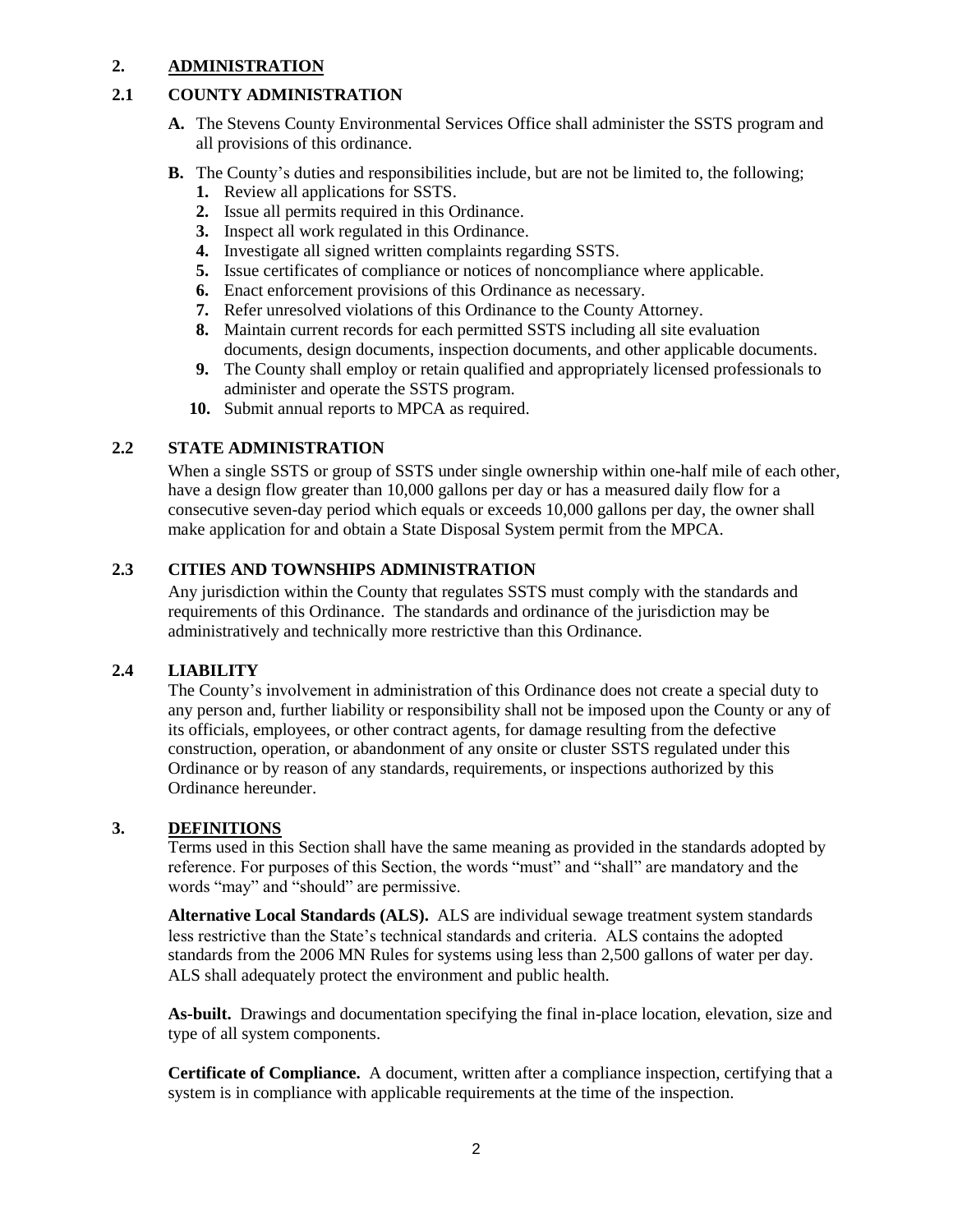**Certified Statement.** A statement signed by a certified individual, apprentice, or qualified employee under Minnesota Rules Chapter 7083 certifying that the licensed business or qualified employee completed work in accordance with applicable requirements.

**Class V Injection Well.** A shallow well used to place a variety of fluids directly below the land surface. This includes SSTS that are designed to receive sewage or non-sewage from a twofamily dwelling or greater or receive sewage or non-sewage from another establishment that serves more than 20 persons per day. The US Environmental Protection Agency (EPA) and delegated state groundwater programs permit these wells to inject wastes below the ground surface provided they meet certain requirements and do not endanger underground sources of drinking water. Class V motor vehicle waste disposal wells and large capacity cesspools are specifically prohibited (see 40 CFR Parts 144 & 146).

**Cluster SSTS.** A Subsurface sewage treatment system under some form of common ownership that collects wastewater from two or more dwellings or buildings and conveys it to a treatment and dispersal system located on an acceptable site near the dwellings or buildings.

**Compliance Inspection.** An evaluation, investigation, inspection, or other such process for the purpose of issuing a certificate of compliance or notice of noncompliance.

**Department.** The Stevens County Environmental Services Office.

**Design Flow.** The daily volume of wastewater for which an SSTS is designed to treat and discharge.

**Dwelling**. Any building or place used or intended to be used by human occupants as a singlefamily or multifamily residence with no more than nine bedrooms and producing sewage. Dwelling does not include a single-family or multifamily residence that serves as both a domicile and a place of business if the business increases the volume of sewage above what is normal for a dwelling or if liquid waste generated no longer qualifies as sewage.

**Existing Systems.** Systems that have been previously inspected and approved by the local unit of government during installation. In addition, all operating systems installed before the adoption of a local permitting and inspection program are considered existing systems.

**Failure to Protect Groundwater.** At a minimum, a SSTS that does not protect groundwater is considered to be a seepage pit, cesspool, drywell, leaching pit, or other pit; a SSTS with less than the required vertical separation distance, described in MR Chapter 7080.1500 Subpart 4 D and E; and a system not abandoned in accordance with part 7080.2500.

**Groundwater.** Water contained below the surface of the earth in the saturated zone including, without limitation, all waters whether under confined, unconfined, or perched conditions, in nearsurface unconsolidated sediment or regolith, or in rock formations deeper underground.

**Holding Tank.** A tank for storage of sewage until it can be transported to a point of treatment and dispersal. Holding tanks are considered a septic system tank under Minnesota Statutes, Section 115.55.

**Imminent Threat to Public Health and Safety (ITPH).** At a minimum, a SSTS with a discharge of sewage or sewage effluent to the ground surface, drainage systems, ditches, or storm water drains or directly to surface water; SSTS that cause a reoccurring sewage backup into a dwelling or other establishment; SSTS with electrical hazards; or sewage tanks with unsecured, damaged, or weak maintenance access covers.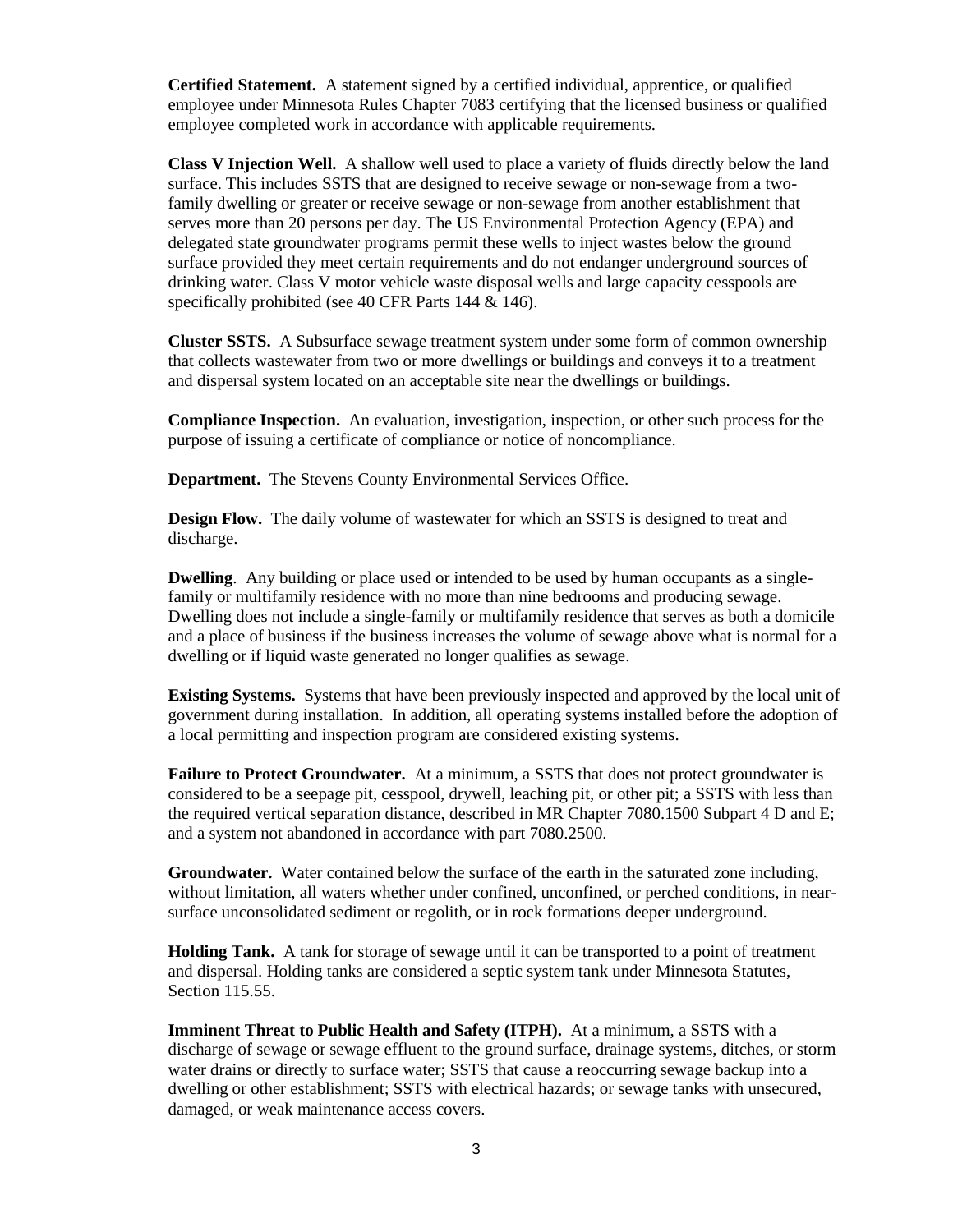**ISTS.** Individual subsurface sewage treatment system that receives a sewage design flow of 5,000 gallons per day or less. ISTS also include holding tanks with a design flow of 10,000 gallons per day or less as well as privies.

**Malfunction.** The partial or complete loss of function of a SSTS component, which requires a corrective action to restore its intended function.

**Management Plan.** A plan that describes necessary and recommended routine operational and maintenance requirements, periodic examination, adjustment, and testing, and the frequency of each to ensure system performance meets the treatment expectations, including a planned course of action to prevent an illegal discharge.

**Minor Repair.** The repair or replacement of an existing damaged or faulty component/part of an SSTS that will return the SSTS to its operable condition. The repair shall not alter the original area, dimensions, design, specifications or concept of the SSTS.

**MPCA.** The Minnesota Pollution Control Agency.

**MSTS.** A midsized subsurface sewage treatment system under single ownership that receives sewage from dwellings or other establishments having a design flow of greater than 5,000 gallons per day to 10,000 gallons per day.

**New Construction**. Placement of a new structure or replacement structure that is served by pressurized water.

**Notice of Noncompliance.** A written document issued by the Department notifying a system owner that the owner's onsite/cluster treatment system has been observed to be noncompliant with the requirements of this Section.

**Privy Vault.** An aboveground structure with an underground cavity meeting the requirements of part 7080.2280 that is used for the storage or treatment and dispersal of toilet wastes, excluding water for flushing and greywater. A privy also means a non-dwelling structure containing a toilet waste treatment device.

**Pump Tank.** A tank or separate compartment following the sewage tank that serves as a reservoir for a pump. A separate tank used as a pump tank is considered a septic system tank under Minnesota Statutes, Section 115.55, Subdivision 1, Paragraph (o).

**Qualified Employee.** An employee of the state or a local unit of government, who performs site evaluations or designs, installs, maintains, pumps, or inspects SSTS as part of the individual's employment duties and is listed as certified on the MPCA SSTS database verifying specialty area endorsements applicable to the work being conducted.

**Seasonal Saturation.** The highest elevation in the soil that is in a reduced chemical state due to soil pores filled or nearly filled with water causing anaerobic conditions. Periodically saturated soil is determined by the presence of redoximorphic features in conjunction with other established indicators as specified in part 7080.1720, subpart 5, items E and F, or determined by other scientifically established technical methods or empirical field measurements acceptable to the permitting authority in consultation with the commissioner.

**Septage.** Solids and liquids removed from an SSTS, and include solids and liquids from cesspools, seepage pits, other pits, or similar systems or devices that receive sewage. Septage also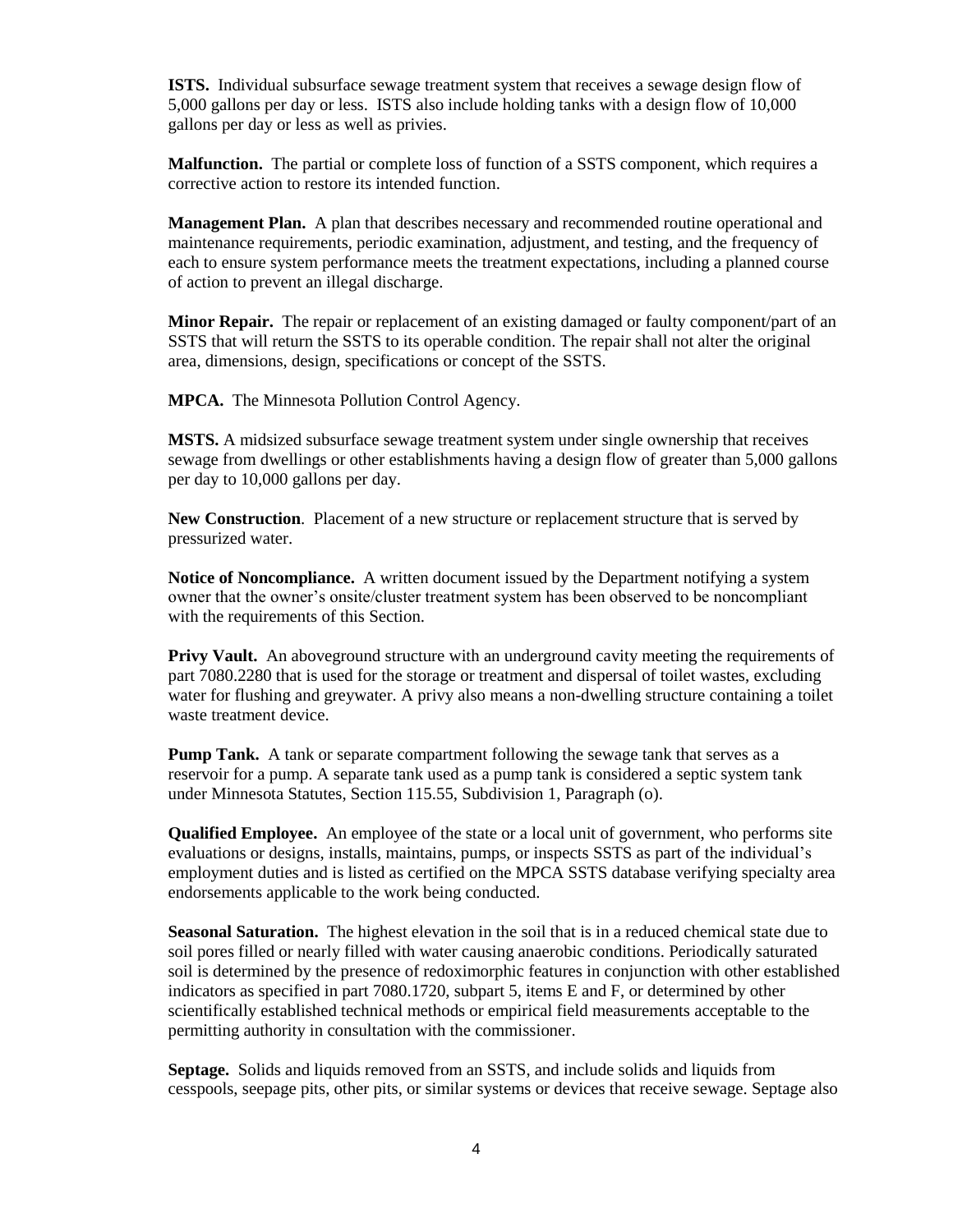includes solids and liquids that are removed from portable, incinerating, composting, holding, or other toilets.

**Septic/Sewage Tank.** Any watertight, covered receptacle that is designed and constructed to receive the discharge of sewage from a building sewer or preceding tank, stores liquids for a detention period that provides separation of solids from liquid and digestion of organic matter, and allows the effluent to discharge to a succeeding tank, treatment device, or soil dispersal system.

**Sewage/Wastewater.** Waste from toilets, bathing, laundry, or culinary activities or operations or floor drains associated with these sources, including household cleaners and other constituents in amounts normally used for domestic purposes.

**SSTS.** Subsurface sewage treatment system including an ISTS, MSTS.

**Structure.** Anything constructed or erected, the use of which requires location on the ground.

**SWF.** Shoreland, areas, wellhead protection areas or systems serving food, beverage or lodging establishments.

**Type I System.** An ISTS that follows a standard trench, bed, at-grade, mound, or greywater system design in accordance with MPCA rules, Minnesota Rules, Chapter 7080.2200 through 7080.2240.

**Type II System.** An ISTS with acceptable modifications or sewage containment system that may be permitted for use on a site not meeting the conditions acceptable for a standard Type I system. These include systems on lots in floodplains and privies or holding tanks.

**Type III System.** A subsurface sewage treatment system designed according to Minnesota Rules Chapter 7080.2300.

**Type IV System.** A subsurface sewage treatment system designed according to Minnesota Rules Chapter 7080.2350.

**Type V System.** An ISTS, which is a custom engineered design to accommodate the site taking into account pretreatment effluent quality, loading rates, loading methods, groundwater mounding, and other soil and other relevant soil, site, and wastewater characteristics such that groundwater contamination by viable fecal coli-form is prevented.

**Vertical Separation.** The vertical measurement of unsaturated soil or sand between the bottom of the distribution medium and the periodically saturated soil level or bedrock.

**Winter Agreement**. A binding agreement between a grantor and grantee when property is transferred between the months of November and April when frozen conditions prevent a field evaluation, compliance inspection or installation to the SSTS

### **4. SSTS REQUIREMENTS**

### **4.1 ALL SSTS**

Except as explicitly set forth in Section 4.3, all provisions of this Ordinance shall apply to any SSTS regardless of the date it was originally permitted.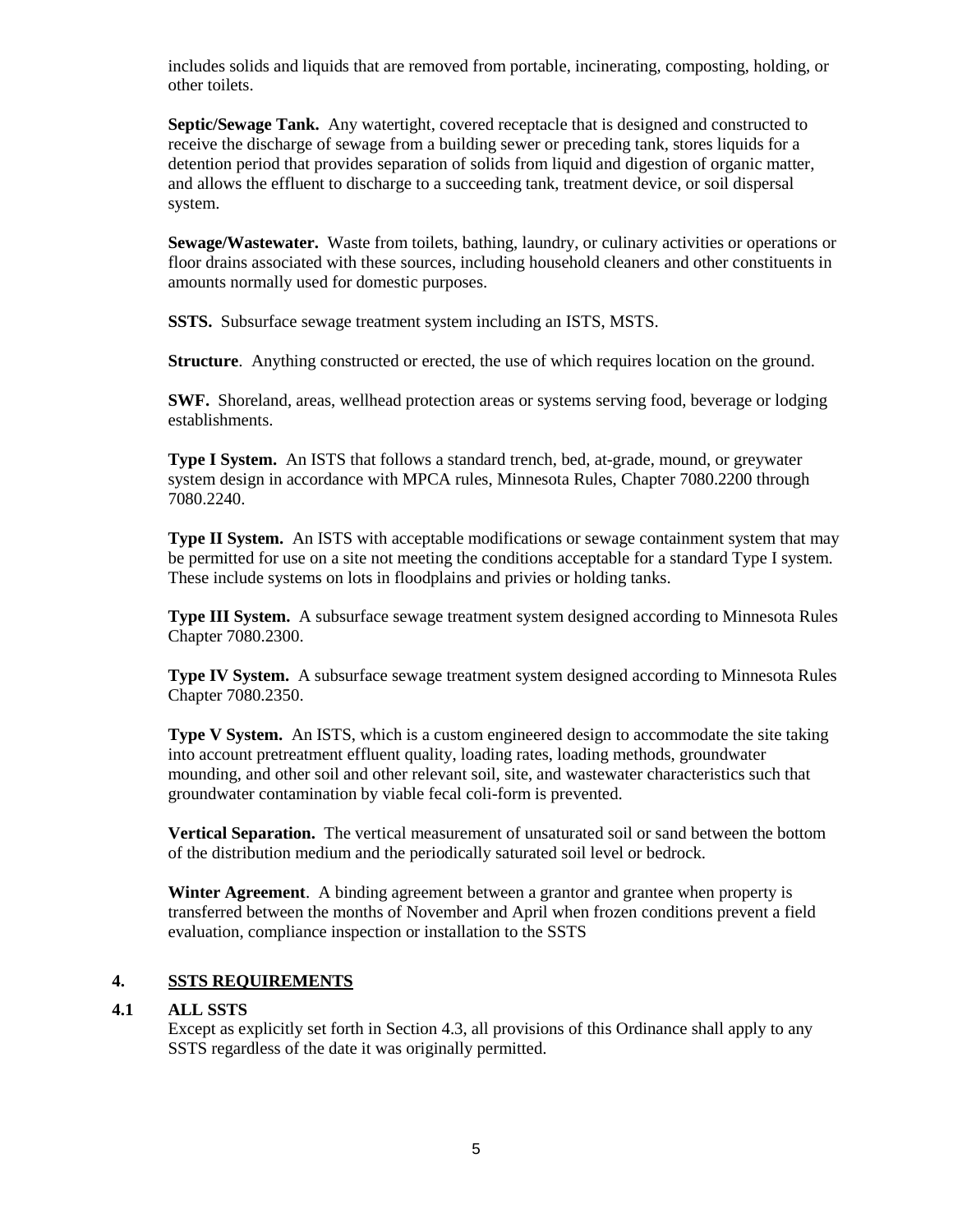# **4.2 EXISTING PERMITS**

Unexpired permits which were issued prior to the effective date of this Ordinance shall remain valid under the terms and conditions of the original permit until the original expiration date or until a change in system design, whichever is earlier.

## **4.3 SSTS ON LOTS CREATED BEFORE JANUARY 23, 1996**

All lots created after January 23, 1996, must have a minimum of two soil treatment and dispersal areas that can support Type I systems as defined by Minnesota Rule 7080.2200.

# **4.4 UPGRADE, REPAIR, REPLACEMENT AND ABANDONMENT**

#### **A. SSTS Capacity Expansions**

Expansion of an existing SSTS must include any system upgrades that are necessary to bring the entire system into compliance with the prevailing provisions of this Ordinance at the time of the expansion.

### **B. Bedroom Addition**

Any addition to a structure that includes bedroom(s) that require a land use permit from the County shall require that the SSTS meet the required design flow according to Minnesota Rule 7080.1860. Any required upgrades shall be completed within five years.

# **C. Failure to Protect Groundwater**

An SSTS that is determined not to be protective of groundwater in accordance with Minnesota Rule 7080.1500, Subp.4(B) shall be upgraded, repaired, replaced or abandoned by the owner in accordance with the provisions of this Ordinance within 18 months upon receipt of a Notice of Noncompliance and must meet sizing requirements according to Minnesota Rule 7080.1860.

## **D. Imminent Threat to Public Health or Safety**

An SSTS posing an imminent threat to public health or safety shall be upgraded, repaired, replaced or abandoned by the owner in accordance with the provisions of this Ordinance within 10 months upon receipt of a Notice of Noncompliance and must meet sizing requirements according to Minnesota Rule 7080.1860

### **E. Abandonment**

Any SSTS, or any component thereof, which is no longer intended to be used, must be abandoned in accordance with Minnesota Rule 7080.2500.

# **4.5 SSTS IN FLOODPLAINS**

SSTS shall not be located in a floodway and wherever possible, location within any part of a floodplain should be avoided. If no option exists to locate a SSTS outside of a floodplain, location within the flood fringe is allowed if the requirements in Minnesota Rule 7080.2270 and all relevant local requirements are met.

### **4.6 CLASS V INJECTION WELLS**

All owners of new or replacement SSTS that are considered to be Class V injection wells, as defined in the Code of Federal Regulations, Title 40, Part 144, are required by the Federal Government to submit SSTS inventory information to the Environmental Protection Agency as described in 40 CFR Part 144. Further, owners are required to identify all Class V injection wells in property transfer disclosures.

### **4.7 SSTS PRACTITIONER LICENSING**

- **A.** No person shall engage in site evaluation, inspection, design, installation, construction, alteration, extension, repair, maintenance, or pumping of SSTS without an appropriate and valid license issued by MPCA in accordance with Minnesota Rules Chapter 7083 except as exempted in Rule 7083.0700.
- **B.** A MPCA license is not required of an individual who is constructing a SSTS on land that is owned by the individual and functions solely as a dwelling or seasonal dwelling for that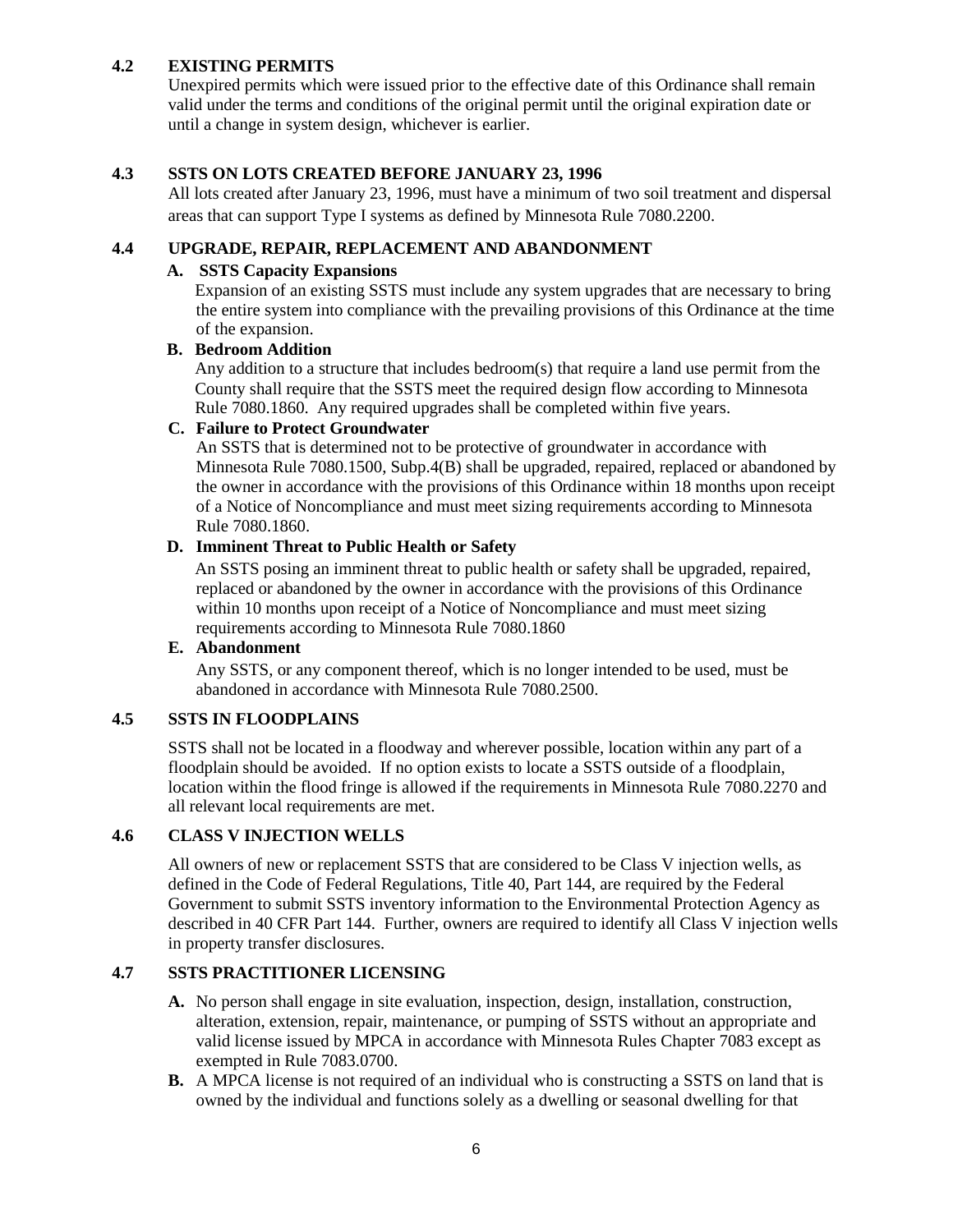individual pursuant to Minnesota Rule7083.0700. Installation of the system shall be based upon a design by a licensed designer. The system shall be inspected before it is covered and a 24-hour notification to the Department for inspection is required.

# **4.8 PROHIBITIONS**

## **A. Occupancy or Use of a Building without a Compliant SSTS**

It is unlawful for any person to maintain, occupy, or use any building intended for habitation that is not provided with a wastewater treatment system that disposes of wastewater in a manner that does not comply with the provisions of this Ordinance.

# **B. Sewage Discharge to Ground Surface or Surface Water**

It is unlawful for any person to construct, maintain, or use any SSTS system regulated under this Ordinance that results in raw or partially treated wastewater seeping to the ground surface or flowing into any surface water. Any surface discharging system must be permitted under the National Pollutant Discharge Elimination System program by the MPCA.

## **4.9 ALTERNATIVE LOCAL STANDARDS ADOPTED BY REFERENCE**

### **A. Adoption of Rule by Reference**

- **1.** The County hereby adopts by reference the provisions of Minnesota Rules Chapters 7080 -7081 in their entirety except as referenced under Section 4.9(B), except as otherwise expressly modified by this Ordinance.
- **2.** When "2006 version of Minnesota Rules Chapter 7080" is utilized, the reference is to the rules effective April 3, 2006, otherwise the County is referencing the current rules in effect.

# **B. Alternative Local Standards for New and Existing SSTS**

**1.** The County hereby adopts the 2006 version of Minnesota Rules Chapter 7080 for all new and existing residential Type I, Type II and Type III SSTS and SSTS that serve any Food, Beverage and Lodging Establishment under 2,500 gallons per day provided the effluent discharge does not exceed the standards in Minnesota Rule 7080.2150, Subp. 3(K).

# **4.10 ADDITIONAL STANDARDS BASED ON CURRENT RULES**

## **The following standards are based on the most recent version of Minnesota Rules Chapter 7080 – 7081:**

- **1.** In the shoreland district, obtaining a permit of any kind shall trigger septic compliance within 10 months of permit approval unless there is a current Certificate of Compliance on file that has not expired according to Section 6.2 (F) and 6.3 (D) of this ordinance.
- **2.** At least one cleanout at or above finished grade shall be installed between the structure and the septic tank with additional clean outs at intervals not more than 100 feet.
- **3.** Class I sizing is required on all new construction
- **4.** The system's absorption area and mound absorption ratio must be sized according to either Table IX or IXa in the 2011 version of MN Rules, Chapter 7080.2150.
- **5.** Minimum septic tank sizing shall be a 1,500 gallon compartmentalized tank, multiple tanks in series or the use of an effluent filter for the last baffle. The filter must be of such a design that when the filter is removed from the filter housing, the flow of water leaving the tank is not allowed. The first tank or compartment shall be no less than 1,000 gallons in size and applies to new and replacement SSTS. All other tank sizing shall follow Minnesota Rule 7080.1930.
- **6.** Pump tank sizing shall follow Minnesota Rule 7080.2100.
- **7.** A Certificate of Compliance will not be issued until the soils are verified by a licensed inspection business or qualified employee certified as an inspector.
- **8.** All dwellings shall meet the required setbacks to the septic tank and soil absorption area. Accessory structures, including but not limited to, decks, screen decks, porches, sheds, garages and pole buildings shall not be required to meet said setbacks provided that the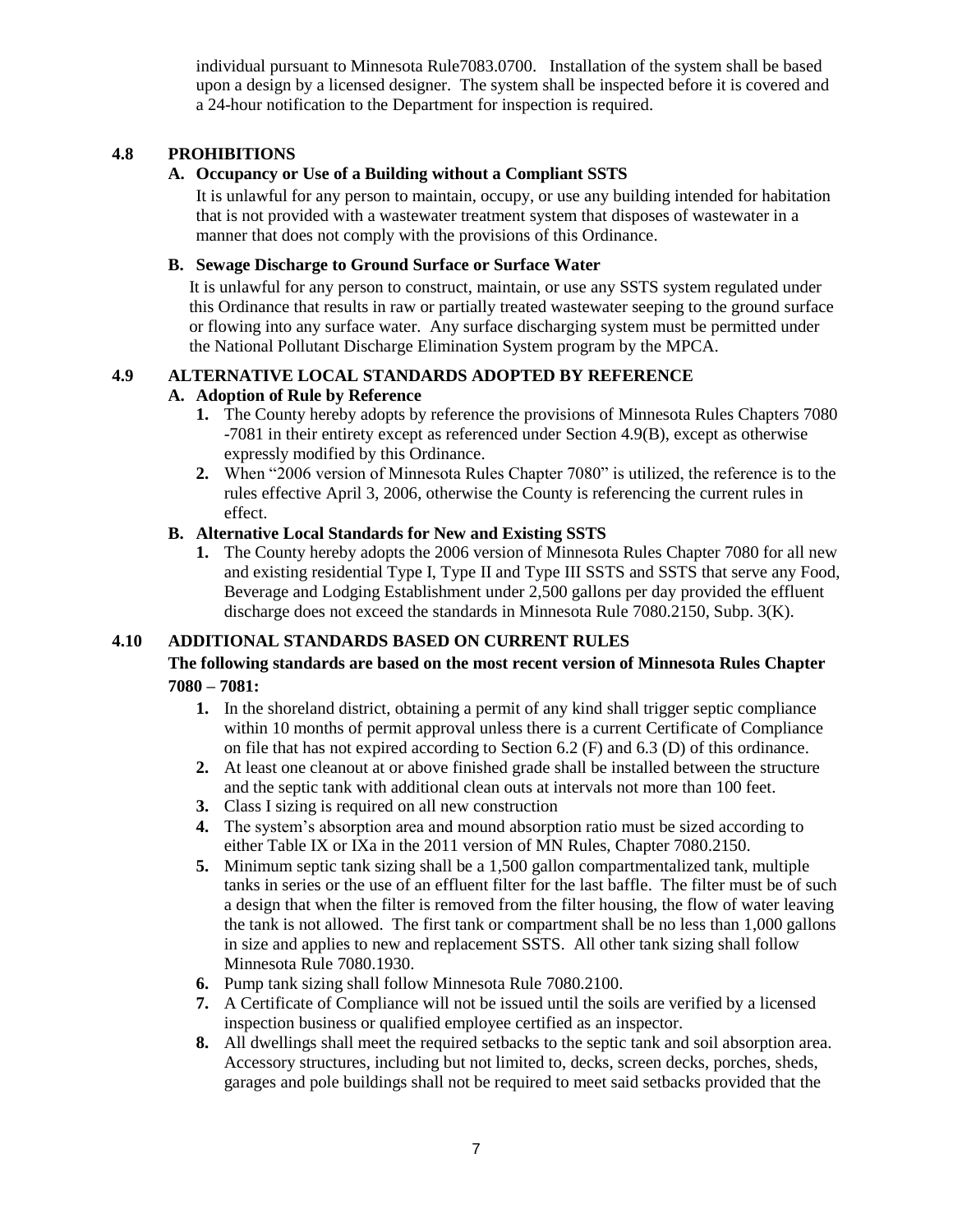tank(s) can be maintained properly and that the structure does not negatively impact the function of the system.

**9.** Septic tanks for new and existing dwellings can be buried as deep as the tank manufacturer's maximum designed depth for the tank.

# **4.11 COMPLIANCE CRITERIA FOR EXISTING SSTS**

For an SSTS built before April 1, 1996, and outside of areas designated as "SWF" – Systems in shoreland areas, wellhead protection areas, or systems serving food, beverage, or lodging establishments – there must be at least two feet of vertical separation between the bottom of the dispersal system and seasonal saturation or bedrock.

## **4.12 HOLDING TANKS**

Holding tanks may be allowed for the following applications: as replacements for existing failing SSTS and SSTS that pose an imminent threat to public health or safety, on lots with limitations that will not allow for the installation of a Type I SSTS or for uses that are seasonal or intermittent in nature and will not use more than 150 gallons of water per day.

### **4.13 VARIANCE REQUESTS**

A property owner may request a variance from the standards as specified in this ordinance pursuant to Section 23 of the Stevens County Zoning Ordinance.

# **A. State Agency Variance Requests**

Variances that pertain to the standards and requirements of the State of Minnesota must be approved by the affected State Agency pursuant to the requirements of the State Agency. No permits will be issued by the County until all required State Agency variances have been approved.

# **5. PERMIT REQUIREMENTS**

# **5.1 SSTS PERMITS**

### **A. Activities Not Requiring a SSTS Permit**

 A SSTS permit is not required for minor repairs or replacements of system components that do not alter the original function of the system; change the treatment capacity of the system; change the location of the system; or otherwise change the original system design, layout, or function. Examples are, but not limited to, pumps, baffles, and effluent screens or filters.

### **B. Activities Requiring a SSTS Permit**

A SSTS permit shall be obtained by the property owner or an agent of the property owner from the County prior to the installation, construction, replacement, modification, alteration, or capacity expansion of a SSTS. It is unlawful for any person to construct, install, modify or replace a SSTS without the appropriate permit from the Department including repair or replacement of components that will alter the original function of the system, change the treatment capacity of the system, change the location of the system, or otherwise change the original system's design, layout, or function. The issuing of any permit, variance, or conditional use under the provisions of this ordinance shall not absolve the applicant of responsibility to obtain any other required permit.

### **C. SSTS Permit Requirements**

SSTS Permit applications shall be made on forms provided by the Department and signed by the applicant or applicant's agent, and must include the following information and documentation:

- **1.** Applicant name, mailing address, telephone number, and email address.
- **2.** Property Identification Number, property address and legal description of property location.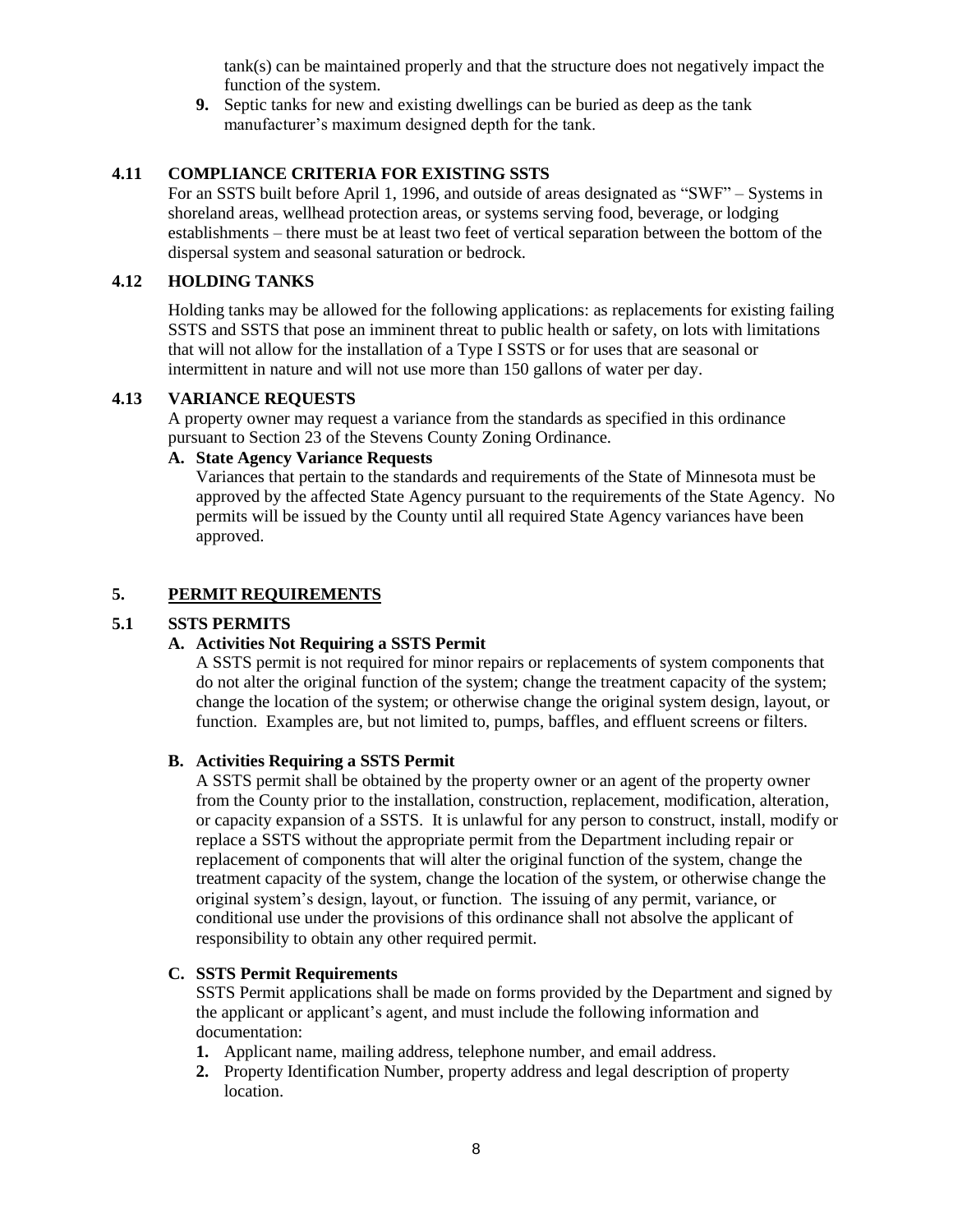- **3.** Site Evaluation and Design Report shall be made on University of MN forms accepted by the Department.
- **4.** A management plan, as defined by Minnesota Rule 7082.0600, Subp. 1B.

# **D. Application Review and Response**

The Department shall review a permit application and supporting documents according to Section 5.1.B of this Ordinance.

# **E. Appeal**

The applicant may appeal any decision of the Department in accordance with Section 23 of the Stevens County Zoning Ordinance.

# **F. Permit Expiration**

A Permit for a new SSTS is valid for a period of one year and may be extended for an additional year with Department approval.

## **G. Transferability**

A SSTS Permit may be transferred to a new owner provided there are no proposed changes to the SSTS design.

# **5.2 SSTS ASSESSMENT REQUIREMENTS**

For those SSTS without a management plan or operating permit according to the provisions of this Ordinance, the following provisions apply:

- **A.** The owner of an ISTS or the owner's agent shall regularly, but in no case less frequently than every three years, assess whether sewage tanks leak below the designed operating depth and whether sewage tank tops, riser joints, and riser connections leak through visual evidence of major defects and measure or remove the accumulations of scum, grease, and other floating materials at the top of each septic tank and compartment, along with the sludge, which consists of the solids denser than water.
- **B.** All solids and liquids must be removed by pumping from all tanks or compartments in which the top of the sludge layer is less than 12 inches from the bottom of the outlet baffle or transfer hole or whenever the bottom of the scum layer is less than three inches above the bottom of the outlet baffle or transfer hole. Total sludge and scum volume must not be greater than 25 percent of the tank's liquid capacity. Removal of accumulated sludge, scum, and liquids from septic tanks and pump tanks must be through the maintenance hole, if one exists. The removal of solids from any location other than the maintenance hole is not a compliant method of solids removal from a sewage tank, and this method does not fulfill the solids removal requirement of this part or a management plan. Liquid and solids removal from clean-out pipes is allowed for holding tanks.

# **5.3 OPERATING PERMIT**

- **A.** An Operating Permit shall be required for the following SSTS:
	- **1.** SSTS with high strength waste effluent standards that exceed Minnesota Rule 7080.2150, Subp.  $3(K)$ ;
	- **2.** SSTS serving three or more connections;
	- **3.** Type IV and Type V SSTS;
	- **4.** SSTS that exceed a daily flow of 2,500 gallons per day; or,
	- **5.** MSTS designed under Minnesota Rules Chapter 7081.
- **B.** Operating Permits shall be a signed agreement between the Department and the property owner and shall include monitoring, performance, mitigation, and reporting requirements.
- **C.** A valid Operating Permit shall be considered a Certificate of Compliance if that system is in compliance with the requirements of the Operating Permit.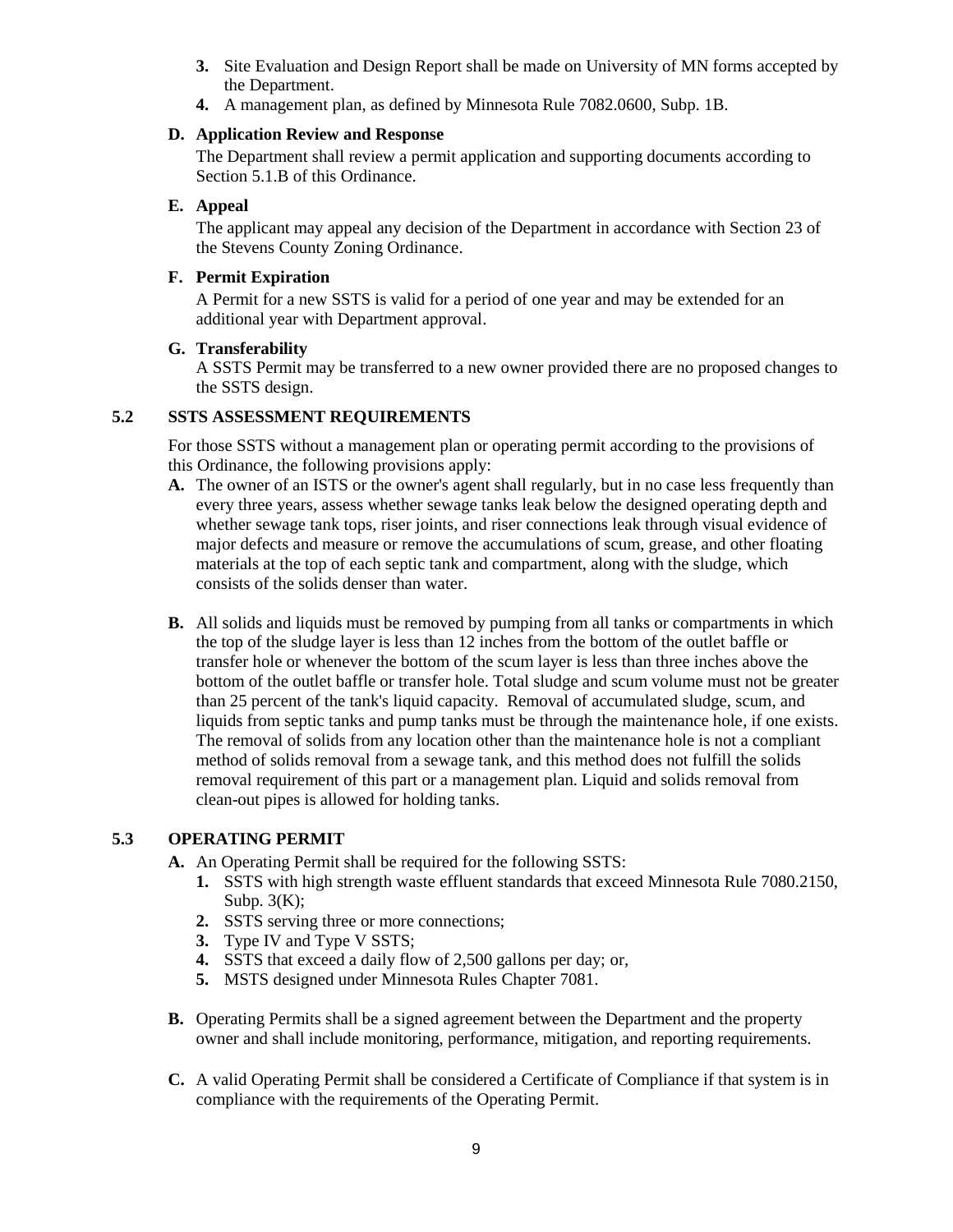- **D**. Operating Permits shall be valid for the specific term stated on the permit as determined by the Department.
- **E.** An Operating Permit must be renewed prior to its expiration. If not renewed, the Department may require the system to be removed from service or operated as a holding tank until the permit is renewed. If not renewed within 90 calendar days of the expiration date, the Department may require that the system be abandoned in accordance with Section 4.4(E).
- **F.** Operating Permits do not transfer to new property owners. New owners shall apply for an Operating Permit in accordance with Section 5.3. The Department shall not terminate the current permit until 90 calendar days after the date of sale unless an imminent threat to public health and safety exists. To consider the new owner's application, the Department may require a performance inspection of the treatment system certified by a licensed inspector or qualified employee.
- **G.** A report shall be prepared and certified by the licensed inspection business or licensed service provider. The report shall be submitted to the Department on a form accepted by the Department on or before the compliance reporting date stipulated in the operating permit as required. The report shall contain a description of all maintenance and servicing activities performed since the last compliance monitoring report as described in the operating permit.
- **H.** The Department may suspend or revoke any Operating Permit issued under this section for any false statements or misrepresentations of facts on which the Operating Permit was issued.
- **I.** If suspended or revoked, the Department may require that the treatment system be removed from service, operated as a holding tank, or abandoned.
- **J.** At the Department's sole discretion, the operating permit may be reinstated or renewed upon the owner taking appropriate corrective actions.

## **6. COMPLIANCE INSPECTION PROGRAM**

## **6.1 DEPARTMENT RESPONSIBILITY**

It is the responsibility of the Department, or its agent, to perform installation inspections of new SSTS or upgrades of SSTS to assure that the requirements of this Ordinance are met.

- **A.** All compliance inspections must be performed and signed by licensed inspection businesses or qualified employees certified as inspectors.
- **B.** The Department shall be given access to enter a property at any reasonable time to inspect and/or monitor the SSTS system. As used in this paragraph, "property" does not include a residence or private building.
- **C.** No person shall hinder or otherwise interfere with the Department's employees in the performance of their duties and responsibilities pursuant to this Ordinance. Refusal to allow reasonable access to the property by the Department shall be deemed a separate and distinct offense.

### **6.2 NEW CONSTRUCTION OR REPLACEMENT**

- **A.** New installation inspections must be performed on new construction or replacement SSTS to determine compliance with Minnesota Rules, Chapters 7080 or 7081, respectively, according to Section 6.1. SSTS found to be noncompliant with other applicable requirements must be repaired or replaced according to the Department's requirements.
- **B.** It is the responsibility of the SSTS owner or the owner's agent to notify the Department 24 hours prior to the installation inspection.
- **C.** If the installer provides proper notice and the department does not provide an inspection within one hour after an inspection time was set, the installer may complete the construction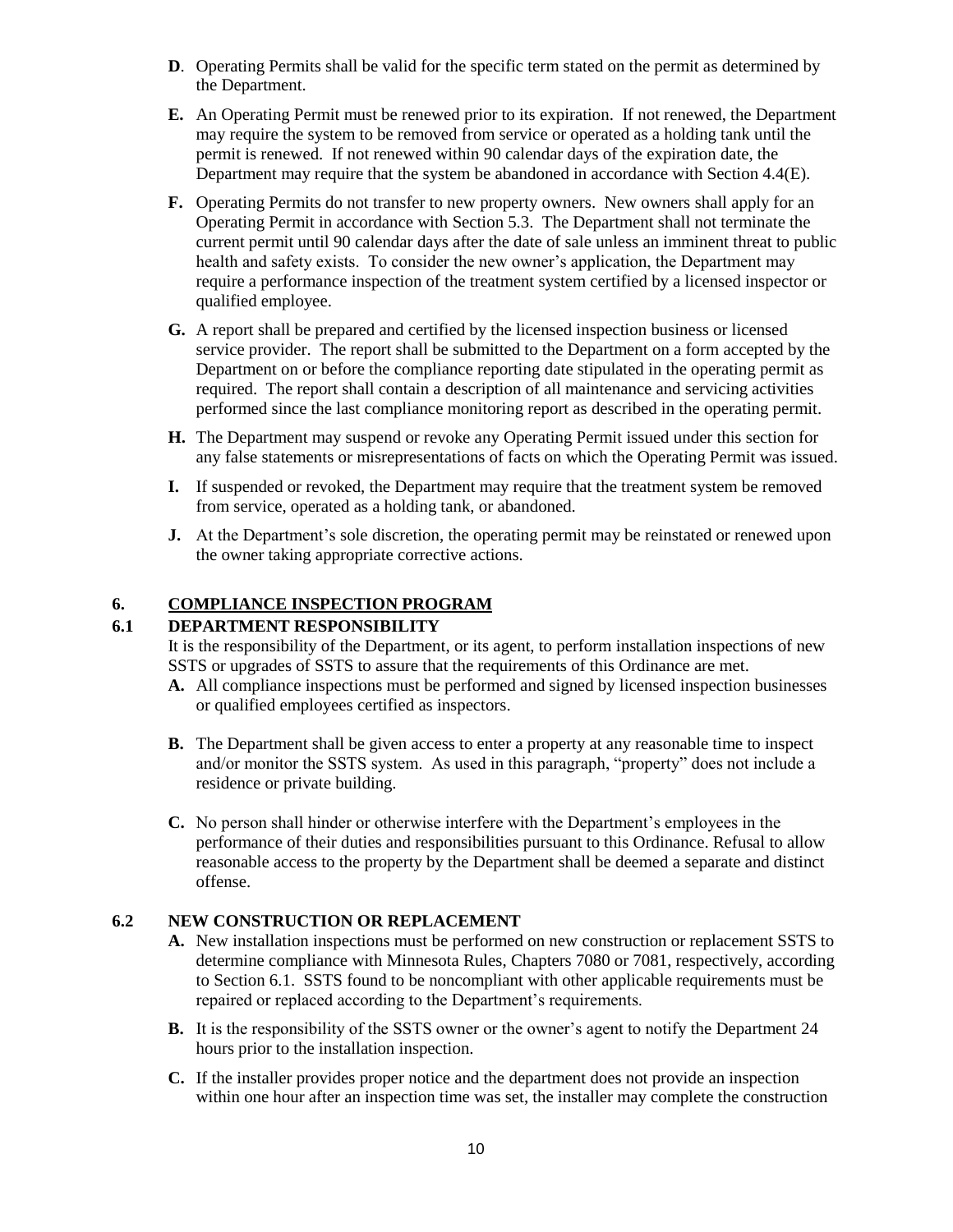per the following: The installer shall submit photographs of the entire uncovered system and an as-built drawing within ten working days of the installation.

- **D.** A Certificate of Compliance for new SSTS construction or replacement shall be issued by the Department within 30 days of inspection if the Department has reasonable assurance that the system was built in accordance with the applicable requirements as specified in the construction permit.
- **E.** The Certificate of Compliance must include a certified statement by the certified inspector or qualified employee who conducted the inspection that the SSTS is in compliance with the ordinance requirements. If the SSTS is determined not to be in compliance with the applicable requirements, a notice of noncompliance must be issued to the owner which includes a statement specifying those ordinance provisions with which the SSTS does not comply.
- **F.** Certificates of Compliance for new construction or replacement shall remain valid for (5) five years from the date of issue unless the Department finds evidence of noncompliance.

# **6.3 EXISTING SYSTEMS**

- **A.** Compliance inspections shall be required when any of the following conditions occur if there is not a current Certificate of Compliance on file:
	- 1. When applying for a permit of any other kind in the shoreland district.
	- 2. Any time there is a change in use of the property being served by an existing SSTS which may impact the performance of the system.
	- 3. At any time as required by this Ordinance or the Department deems appropriate such as upon receipt of a written complaint or other notice of a system malfunction.
- **B.** Compliance inspections of existing SSTS shall be reported on the inspection report forms provided by MPCA.
- **C.** The Certificate of Compliance or notice of noncompliance must be submitted to the Department no later than 15 calendar days after the date the inspection was performed.
- **D.** Certificates of Compliance for existing SSTS shall remain valid for three years from the date of issue unless the Department finds evidence of noncompliance.

# 6.4 **DISCLOSURE AT PROPERTY TRANSFER**

Before signing an agreement to sell or transfer real property, the seller or transferor must disclose in writing to the buyer or transferee information on how sewage generated at the property is managed. Disclosure shall be in accordance with Minnesota Statutes 115.55, Subd. 6, as amended.

## **6.5 VERTICAL SEPARATION REDUCTION**

Minnesota Rule 7080.1500, Subp. 4(D) is hereby adopted allowing a 15 percent reduction in vertical separation distance for settling of sand or soil, normal variation of measurements and interpretations of the limiting layer for existing SSTS.

### **7. ENFORCEMENT**

## **A. Cause to Issue a Notice of Violation**

Any person, firm, agent, or corporation who violates any of the provisions of this Ordinance, or who fails, neglects, or refuses to comply with the provisions of this Ordinance, including violations of conditions and safeguards, or who knowingly makes any material false statement or knowing omission in any document required to be submitted under the provisions hereof, shall be guilty of a misdemeanor and upon conviction thereof, shall be punishable as defined by Minnesota State Statutes. Each day that a violation exists shall constitute a separate offense.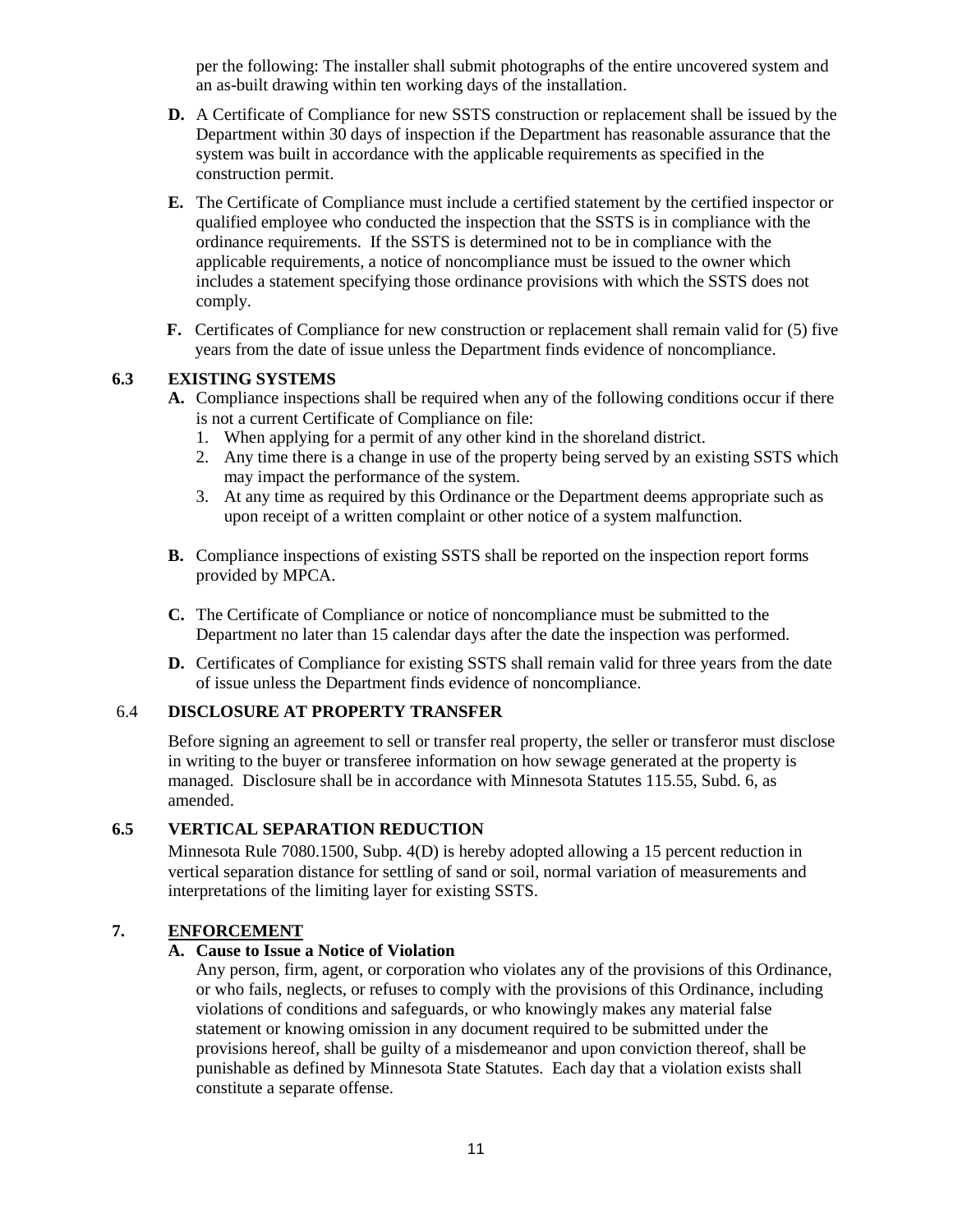### **B. Interference with Department Access or Administration/Enforcement Prohibited**

The Department shall be given access to enter a property without prior notice at any reasonable time to inspect and/or monitor the SSTS for any reason the Department deems necessary. As used in this paragraph, "property" does not include a residence or private building.

## **C. Notice of Violation**

The Department shall serve, in person or by mail, a notice of violation to any person determined to be violating provisions of this Ordinance. The notice of violation shall contain:

- 1. A statement documenting the findings of fact determined through observations, inspections, or investigations;
- 2. A list of specific violations(s) of this Ordinance;
- 3. Specific requirements for correction or removal of the specified violation(s);
- 4. A mandatory time schedule for correction, removal and compliance with this Ordinance.

## **D. Cease and Desist Orders**

Cease and desist orders may be issued when the Department has probable cause that an activity regulated by this or any other County Ordinance is being or has been conducted without a permit or in violation of a permit. When work has been stopped by a cease and desist order, the work shall not resume until the reason for the work stoppage has been completely satisfied, any administrative fees paid, and the cease and desist order lifted.

## **E. Administrative Fees and Restoration**

Any application for a permit that is made after the work has commenced and which requires a permit or is done in violation of a permit shall be charged an additional administrative fee. In addition, the Department may require correction and/or restoration of the property to its original state should the application for a permit be denied or if the action permitted does not include all or part of the work commenced prior to approval of said permit.

### **F. Prosecution**

In the event of a violation or threatened violation of this Ordinance, the County may, in addition to other remedies, initiate appropriate civil action or proceedings to prevent, prosecute, restrain, correct or abate such violations or threatened violations and the County Attorney shall have authority to commence such civil action. The Department and County Attorney may take such actions as may be necessary to enforce the provisions of this Ordinance.

# **8. STATE NOTIFICATION OF VIOLATION**

The Department may notify the MPCA of any inspection, installation, design, construction, alteration or repair of an SSTS by a licensed/certified person or any septage removal by a licensed pumper that is performed in violation of the provisions of this Ordinance.

# **9. FEES**

From time to time, the County Board shall establish fees for activities undertaken by the Department pursuant to this Ordinance. Fees shall be due and payable at a time and in a manner to be determined by the Department.

### **10. DISPUTE RESOLUTION**

Resolution of disputes between SSTS Certified Individuals regarding conflicting compliance inspections, determination of seasonally saturation of soils and other technical issues shall follow Minnesota Rule7082.0700, Subp. 5.